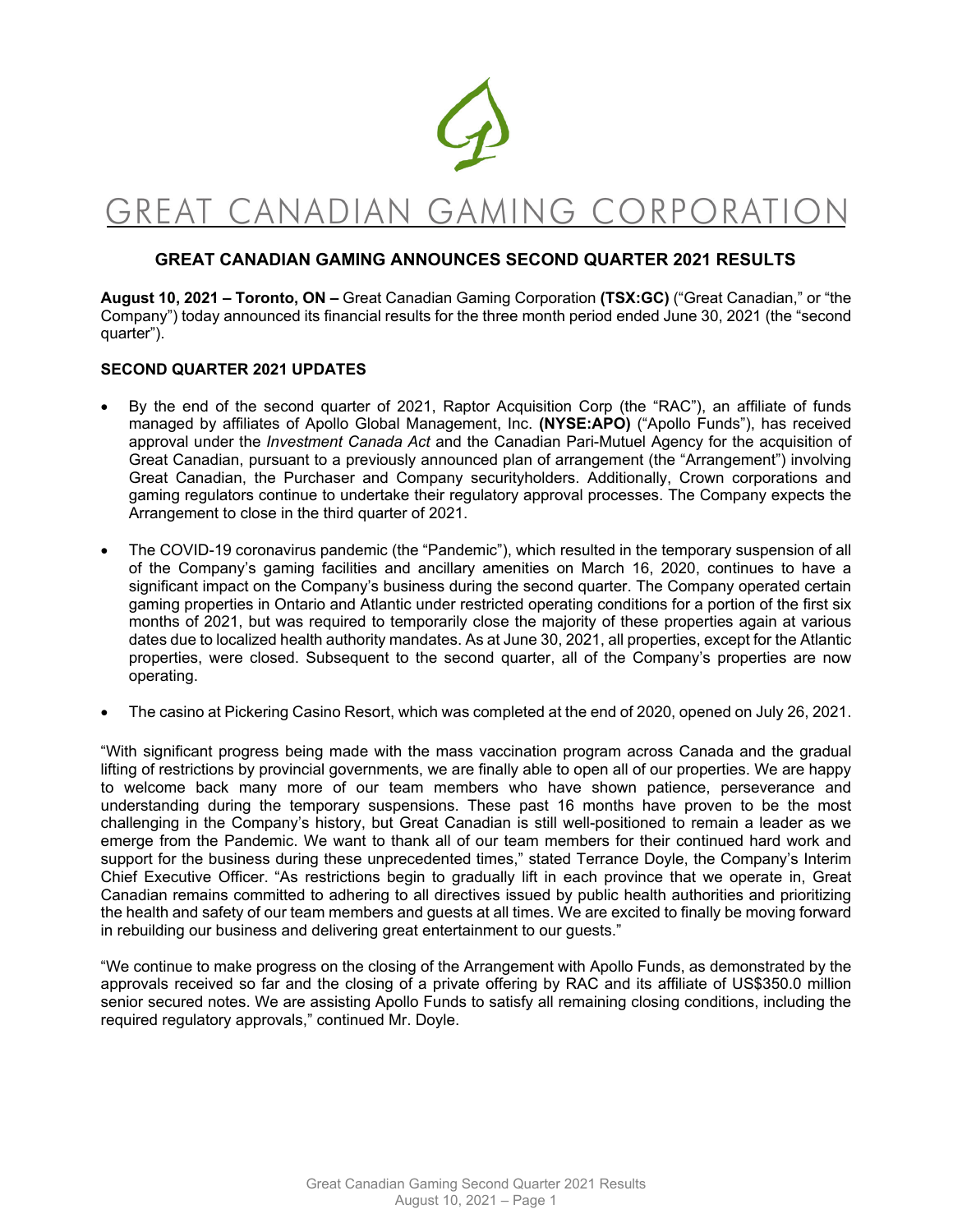#### **FINANCIAL REVIEW**

Revenues in the second quarter of 2021 and 2020 primarily consisted of the Ontario bundles' annual entitlement of service provider fees for permitted capital expenditures recognized in full in the second quarter of each year and continued service provider base fixed fees. The increase in revenue in the second quarter, when compared to the same period in the prior year, was mainly due to the reopening of the Atlantic properties under restricted operating conditions for a portion of the second quarter of 2021.

Adjusted EBITDA of \$41.8 million in the second quarter increased by \$10.0 million, when compared to the same period in 2020, primarily due to decreased property, marketing and administration expenses in Ontario and the reopening of the Atlantic properties under restricted operating conditions for a portion of the second quarter of 2021.

The Company had negative Free Cash Flow of \$22.8 million in the second quarter, which decreased when compared to negative Free Cash Flow of \$123.4 million in the same period in 2020. The decrease in negative Free Cash Flow was primarily due to decreased capital expenditures due to construction timing of the Company's development projects in Ontario and payments made in 2020 to settle payables incurred prior to the start of the temporary business interruption period.

Cash outflow for the second quarter of \$0.3 million decreased, when compared to cash outflow of \$383.7 million in the same period in 2020. The decrease was primarily due to no repayments of debt in 2021, fewer capital expenditures and the receipt of permitted capital expenditures remuneration in the second quarter of 2021, which is generally received in the third quarter of each year.

Shareholders' net loss for the second quarter of \$20.2 million decreased, when compared to shareholders' net loss of \$31.4 million in the same period in 2020. The decrease was primarily due to higher Adjusted EBITDA in Ontario and Atlantic, as described above, and decreased share-based compensation expense, partially offset by increased amortization related to capital investments made to expand the Ontario properties.

### **OUTLOOK**

"We are pleased to finally announce that the casino at Pickering Casino Resort has opened on July 26, 2021. This is a major milestone for the Company as we have worked on completing this significant part of our Ontario development since 2018. We have eagerly anticipated for the opening of this casino, which is a preeminent addition to the gaming and entertainment marketplace in the Greater Toronto Area. We continue to work on the remaining non-gaming amenities at Pickering Casino Resort and other projects in Ontario, including Casino Woodbine and Great Blue Heron, which will be funded by One Toronto Gaming's capital expenditures credit facility. While the timing of completing these developments were delayed as a result of the Pandemic, we do not anticipate any impact to our total planned capital spend."

"The Company's financial and operational covenants under its credit facilities continue to be temporarily waived pursuant to amended credit facility agreements which were entered into in the fourth quarter of 2020. As at June 30, 2021, Great Canadian continues to remain in stable capital and liquidity position with a cash balance of \$437.2 million and \$912.6 million of available undrawn credit on its credit facilities, subject to applicable covenants," concluded Mr. Doyle.

#### **CONFERENCE CALL**

Due to limited operations and the pending Arrangement with Apollo Funds, the Company will not be hosting a conference call for investors and analysts to review its financial results. For detailed financial information and analysis, please refer to the Condensed Interim Consolidated Financial Statements and Management's Discussion and Analysis at www.gcgaming.com or www.sedar.com (available on August 10, 2021).

#### **ABOUT GREAT CANADIAN GAMING CORPORATION**

Founded in 1982, Great Canadian Gaming Corporation is an Ontario based company that operates 25 gaming, entertainment and hospitality facilities in Ontario, British Columbia, New Brunswick, and Nova Scotia. Fundamental to the Company's culture is its commitment to social responsibility. "PROUD of our people, our business, our community" is Great Canadian's brand that unifies the Company's community, volunteering and social responsibility efforts. Under the PROUD program, Great Canadian annually supports over 1,400 charitable and non-profit organizations across Canada. In each Canadian gaming jurisdiction, a significant portion of gross gaming revenue from gaming facilities is retained by our Crown partners on behalf of their provincial government for the purpose of supporting programs like healthcare, education and social services.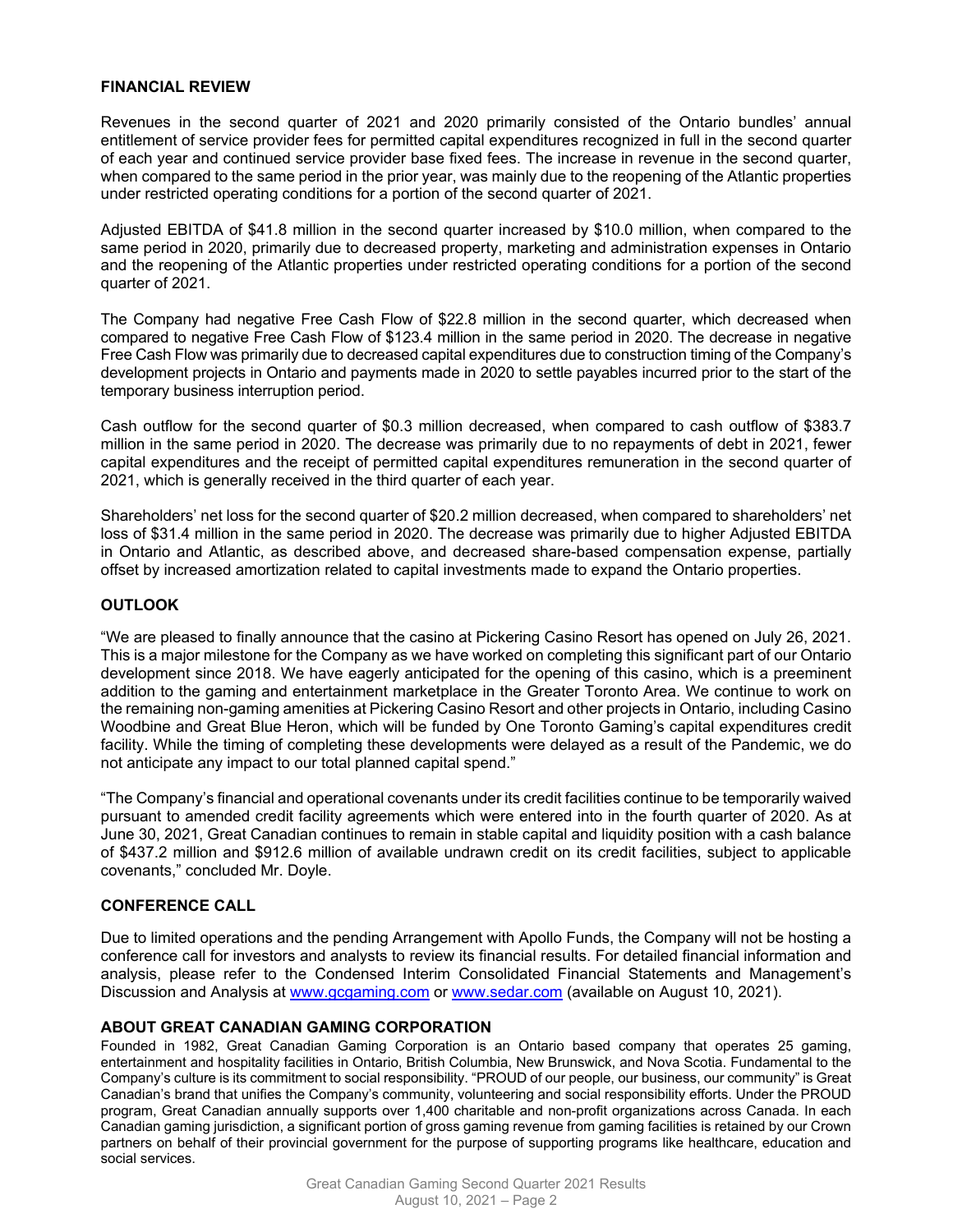#### **The financial results below are unaudited and prepared by management. Expressed in millions of Canadian dollars, except for per share information.**

|                                                         |                   | Three months ended June 30, |         |                 |    | Six months ended June 30, |                         |                       |          |
|---------------------------------------------------------|-------------------|-----------------------------|---------|-----------------|----|---------------------------|-------------------------|-----------------------|----------|
|                                                         | 2021              |                             | 2020    | % Chg           |    | 2021                      |                         | 2020                  | % Chg    |
| <b>Revenues</b>                                         | \$<br>70.7%       |                             | 62.8    | 13%             | \$ | 123.0                     | \$                      | 336.6                 | (63%)    |
| Less:                                                   |                   |                             |         |                 |    |                           |                         |                       |          |
| Human resources                                         | 16.0              |                             | 11.9    | 34%             |    | 33.8                      |                         | 107.8                 | (69%)    |
| Property, marketing and administration                  | 13.9              |                             | 19.8    | (30%)           |    | 28.6                      |                         | 95.2                  | (70%)    |
| Share of profit of equity investment                    | (1.0)             |                             | (0.7)   | 43%             |    | (1.7)                     |                         | (1.2)                 | 42%      |
| <b>Adjusted EBITDA</b>                                  | \$<br>41.8        | \$                          | 31.8    | 31%             | \$ | 62.3                      | $\mathfrak s$           | 134.8                 | (54%)    |
| Changes in non-cash working capital                     | 13.5              |                             | (22.2)  |                 |    | 9.0                       |                         | (39.9)                |          |
| Capital expenditures, net of related accounts payable   | (35.4)            |                             | (98.6)  | (64%)           |    | (91.7)                    |                         | (183.3)               | $(50\%)$ |
| Payment of lease liabilities                            | (21.7)            |                             | (20.9)  | 4%              |    | (43.8)                    |                         | (42.3)                | 4%       |
| Interest paid                                           | (20.3)            |                             | (13.5)  | 50%             |    | (26.7)                    |                         | (29.3)                | $(9\%)$  |
| Income taxes paid                                       | (0.7)             |                             |         |                 |    | (2.4)                     |                         | (14.2)                | (83%)    |
| <b>Free Cash Flow</b>                                   | \$<br>$(22.8)$ \$ |                             | (123.4) | (82%)           | \$ | $(93.3)$ \$               |                         | (174.2)               | $(46\%)$ |
| <b>Cash flow information</b>                            |                   |                             |         |                 |    |                           |                         |                       |          |
| Cash generated by operating activities                  | 48.6              |                             | 5.1     |                 |    | 57.8                      |                         | 69.2                  | (16%)    |
| Cash used in investing activities                       | (34.5)            |                             | (97.9)  | (65%)           |    | (90.0)                    |                         | (180.0)               | $(50\%)$ |
| Cash (used in) generated by financing activities        | (14.5)            |                             | (290.7) | (95%)           |    | 34.4                      |                         | 279.3                 | (88%)    |
| Effect of foreign exchange on cash                      | 0.1               |                             | (0.2)   |                 |    | 0.2                       |                         |                       |          |
| Cash (outflow) inflow                                   | \$<br>$(0.3)$ \$  |                             | (383.7) | $(100\sqrt{6})$ | \$ | 2.4                       | \$                      | 168.5                 | (99%)    |
|                                                         |                   |                             |         |                 |    |                           |                         |                       |          |
| Net (loss) earnings information:                        |                   |                             |         |                 |    |                           |                         |                       |          |
| Net (loss) earnings attributable to:                    |                   |                             |         |                 |    |                           |                         |                       |          |
| Shareholders of the company                             | $(20.2)$ \$<br>\$ |                             | (31.4)  | (36%)           | \$ | $(49.0)$ \$               |                         | (12.2)                |          |
| Non-controlling interests                               | (6.8)             |                             | (5.0)   | 36%             |    | (22.2)                    |                         | 4.3                   |          |
| <b>Net loss</b>                                         | \$<br>(27.0)      | $\overline{\mathbf{3}}$     | (36.4)  | (26%)           | \$ | (71.2)                    | $\overline{\mathbf{e}}$ | (7.9)                 |          |
| Shareholders' net loss per common share                 |                   |                             |         |                 |    |                           |                         |                       |          |
| Basic                                                   | \$<br>$(0.35)$ \$ |                             | (0.57)  |                 | \$ | $(0.85)$ \$               |                         | (0.22)                |          |
| Diluted                                                 | \$<br>$(0.35)$ \$ |                             | (0.57)  |                 | \$ | $(0.85)$ \$               |                         | (0.22)                |          |
|                                                         |                   |                             |         |                 |    |                           |                         |                       |          |
| Weighted average number of common shares (in thousands) |                   |                             |         |                 |    |                           |                         |                       |          |
| Basic                                                   | 57,606            |                             | 55,316  |                 |    | 57,382                    |                         | 55,299                |          |
| Diluted                                                 | 57,606            |                             | 55,316  |                 |    | 57,382                    |                         | 55,299                |          |
| <b>Balance sheet information:</b>                       |                   |                             |         |                 |    |                           |                         | June 30, December 31, |          |
|                                                         |                   |                             |         |                 |    | 2021                      |                         | 2020                  | % Chg    |
| Cash                                                    |                   |                             |         |                 | \$ | 437.2                     | \$                      | 434.8                 | 1%       |
| Total assets                                            |                   |                             |         |                 |    | 3,107.8                   | \$                      | 3,120.0               | 0%       |
| Long-term debt                                          |                   |                             |         |                 | \$ | 1,397.1                   | \$                      | 1,333.9               | 5%       |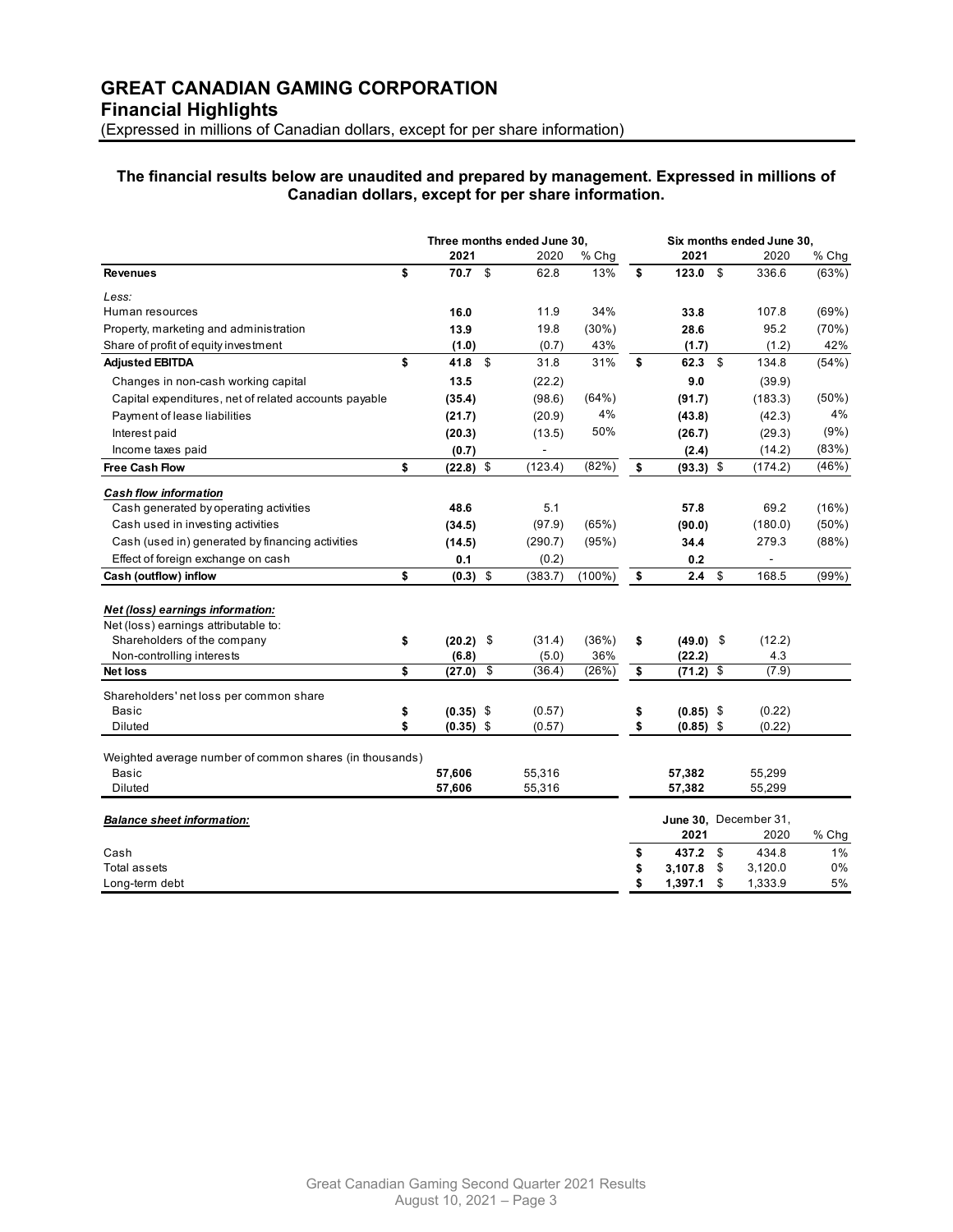#### **DISCLAIMER**

This press release contains certain "forward-looking information" or statements within the meaning of applicable securities legislation. Forward-looking information is based on the Company's current expectations, estimates, projections and assumptions that were made by the Company in light of historical trends and other factors. Forward-looking statements are frequently but not always identified by words such as "expects", "anticipates", "believes", "intends", "estimates", "potential", "targeted", "planned", "possible" or similar expressions or statements that events, conditions or results "will", "may", "could" or "should" occur or be achieved. All information or statements, other than statements of historical fact, are forward-looking information, including statements that address expectations, estimates or projections about the future, the Company's anticipated arrangement with Raptor Acquisition Corp., the Company's strategy for growth and objectives, the status and prospects of the industries in which the Company operates, expected future expenditures, costs, operating and financial results, expected impact of future commitments, the Company's expected ability to obtain banking waivers, the impact of the COVID-19 pandemic on the Company's operations, the impact of conditions imposed on certain high limit players, the impact of unionization activities and labour organization, the Company's beliefs about the outcome of its notices of objection and subsequent appeals challenging the Canada Revenue Agency's reassessments and its tax position on its facility development commission prevailing, the determination and calculation of the Company's expected facility investment commission amounts in respect of its British Columbia facilities and the Company's projected future investments to obtain facility investment commission, the terms and expected benefits of the normal course issuer bid, the Company's expected share of BC horse racing industry revenue, the Company and its affiliates meeting threshold revenue growth amounts in the Ontario gaming industry, the Company's projected timeline for future development, and expectations and implications of changes in legislation and government policies, volatile gaming holds, the effects of competition in the market and potential difficulties in employee retention and recruitment. Such forward-looking information is not a guarantee of future performance and may involve a number of risks and uncertainties.

Although forward-looking information is based on information and assumptions that the Company believes are current, reasonable and complete, they are subject to unknown risks, uncertainties, and a number of factors that could cause actual results to vary materially from those expressed or implied by such forward-looking information. Such factors may include, but are not limited to: compliance with the terms of operational services agreements with lottery corporations; changes to gaming laws and regulations that may impact the operational services agreements; the Company's ability to successfully close its anticipated arrangement with Raptor Acquisition Corp.; pending, proposed or unanticipated regulatory or policy changes (including those related to anti-money laundering legislation or policy that may impact high limit play), volatile gaming holds, the effects of competition in the market; the Company's ability to successfully develop properties in Ontario; the Company's ability to obtain and renew required business licenses, leases, and operational services agreements; unanticipated fines, sanctions and suspensions imposed on the Company by its regulators; impact of global liquidity and credit availability; impairment of the Company's ability to obtain banking waivers; actual and possible reassessments of the Company's prior tax filings by tax authorities; the results of the Company's notices of objection and subsequent appeals challenging reassessments received by the Canada Revenue Agency; the Company's tax position on its facility development commission prevailing; temporary business interruption and closure of the Company's facilities due to COVID-19; effects of COVID-19 physical distancing measures in reopened facilities; adverse tourism trends and further decreases in levels of travel, leisure and consumer spending; adverse changes in public opinion and acceptance of gambling; competition from established competitors and new entrants in the gaming business; dependence on key personnel; the Company's ability to successfully integrate new key personnel; the timing and results of collective bargaining negotiations and potential labour disruption; adverse changes in the Company's labour relations; the Company's ability to manage its capital projects and its expanding operations in jurisdictions where it operates; the risk that systems, procedures and controls may not be adequate to meet regulatory requirements or to support current and expanding operations; potential undisclosed liabilities and capital expenditures associated with acquisitions; negative connotations linked to the gaming industry; the risk associated with partnership relationships; First Nations rights with respect to certain land on which the Company conducts operations; future or current legal proceedings; construction disruptions; financial covenants associated with credit facilities and long-term debt; credit, liquidity and market risks associated with our financial instruments; interest and exchange rate fluctuations; demand for new products and services; fluctuations in operating results; economic uncertainty and financial market volatility; technology dependence; privacy breaches or data theft; integration of acquired properties in Ontario; changes to anti-money laundering procedures and protocols including additional requirements for determining source of funds; unusual weather or natural disasters could adversely affect the Company's operations and financial results; and disease outbreaks. The Company cautions that this list of factors is not exhaustive. Although the Company has attempted to identify important factors that could cause actual actions, events or results to differ materially from those described in forward-looking information, there may be other factors that cause actions, events or results not to be as anticipated, estimated or intended. These factors and other risks and uncertainties are discussed in the Company's continuous disclosure documents filed with the Canadian securities regulatory authorities from time to time, including in the "Risk Factors" section of the Company's Annual Information Form for fiscal 2020, and as identified in the Company's disclosure record on SEDAR at www.sedar.com.

The forward-looking information in documents incorporated by reference speaks only as of the date of those documents. The Company believes that the expectations reflected in forward-looking statements are reasonable but no assurance can be given that these expectations will prove to be correct. Readers are cautioned not to place undue reliance on the forward-looking information. The Company undertakes no obligation to revise forward-looking information to reflect subsequent events or circumstances except as required by law. The forward-looking information contained herein is made as of the date hereof, is subject to change after such date, and is expressly qualified in its entirety by cautionary statements in this press release.

The Company has included non-International Financial Reporting Standards ("non-IFRS") measures in this press release. Adjusted EBITDA, as defined by the Company, means earnings before interest and financing costs (net of interest income), income taxes, depreciation and amortization, share-based compensation, business acquisition, restructuring and other, and foreign exchange (gain) loss. Adjusted EBITDA is derived from the Condensed Interim Consolidated Statements of Loss and Other Comprehensive Loss, and can be computed as revenues less human resources expenses and property, marketing and administration expenses plus the share of profit of equity investments relating to principal operating entities. The Company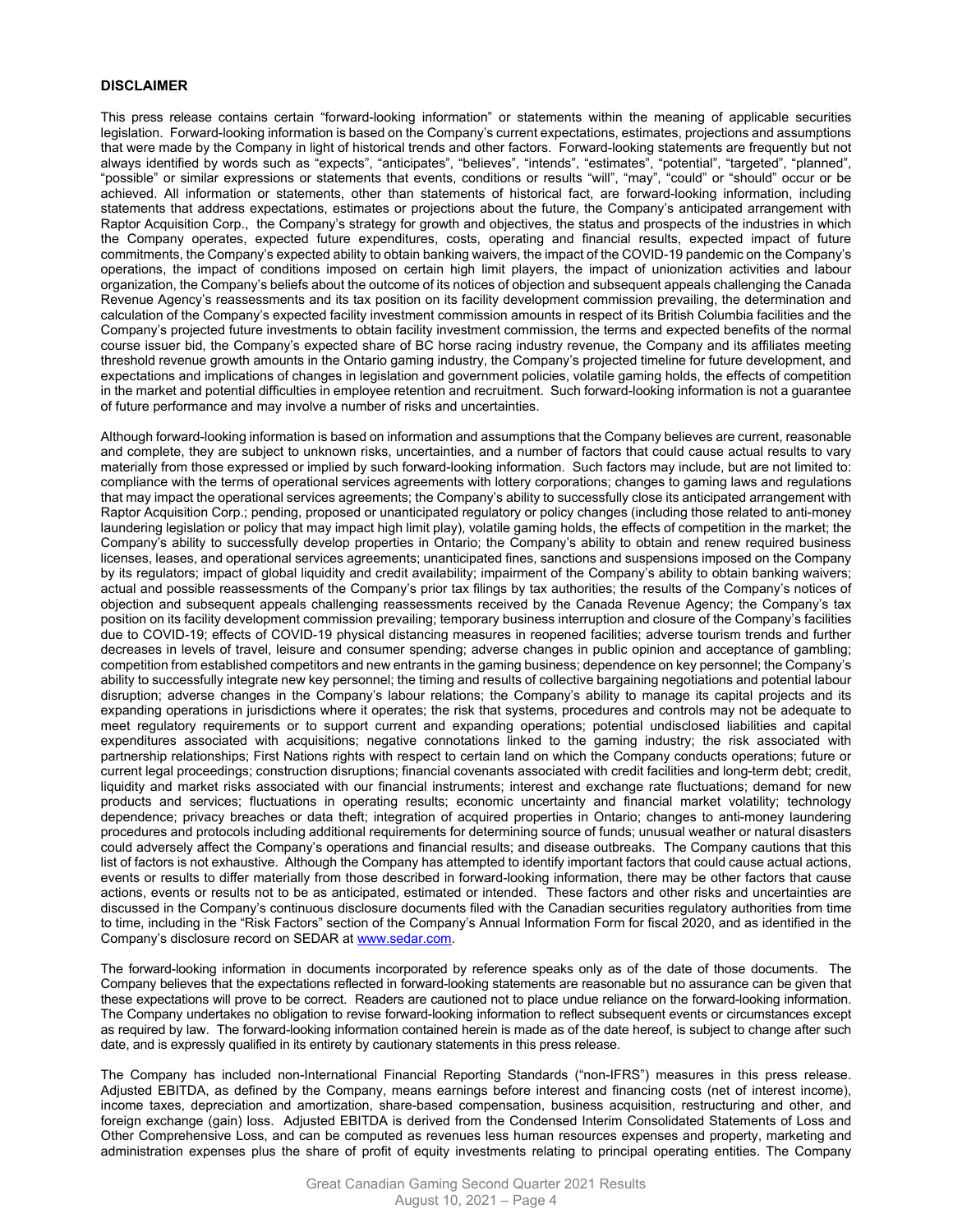believes Adjusted EBITDA is a useful measure because it provides information to management about the operating and financial performance of the Company and its ability to generate operating cash flow to fund future working capital needs, service outstanding debt, and fund future capital expenditures. Adjusted EBITDA is also used by investors and analysts for the purpose of valuing the Company. The Company has reported Free Cash Flow as an additional measure of its operating performance, particularly to monitor the Company's non-discretionary cash requirements during the Pandemic period. Free Cash Flow can be computed as Adjusted EBITDA less the following items derived from the Condensed Interim Consolidated Statements of Cash Flows: changes in non-cash working capital, capital expenditures, net of related accounts payable, payment of lease liabilities, interest paid and income taxes paid.

Readers are cautioned that these non-IFRS definitions are not recognized measures under International Financial Reporting Standards ("IFRS"), do not have standardized meanings prescribed by IFRS, and should not be construed to be alternatives to net earnings determined in accordance with IFRS or as indicators of performance or liquidity or cash flows. The Company's method of calculating these measures may differ from methods used by other entities and accordingly our measures may not be comparable to similarly titled measures used by other entities or in other jurisdictions. The Company uses these measures because it believes they provide useful information to both management and investors with respect to the operating and financial performance of the Company.